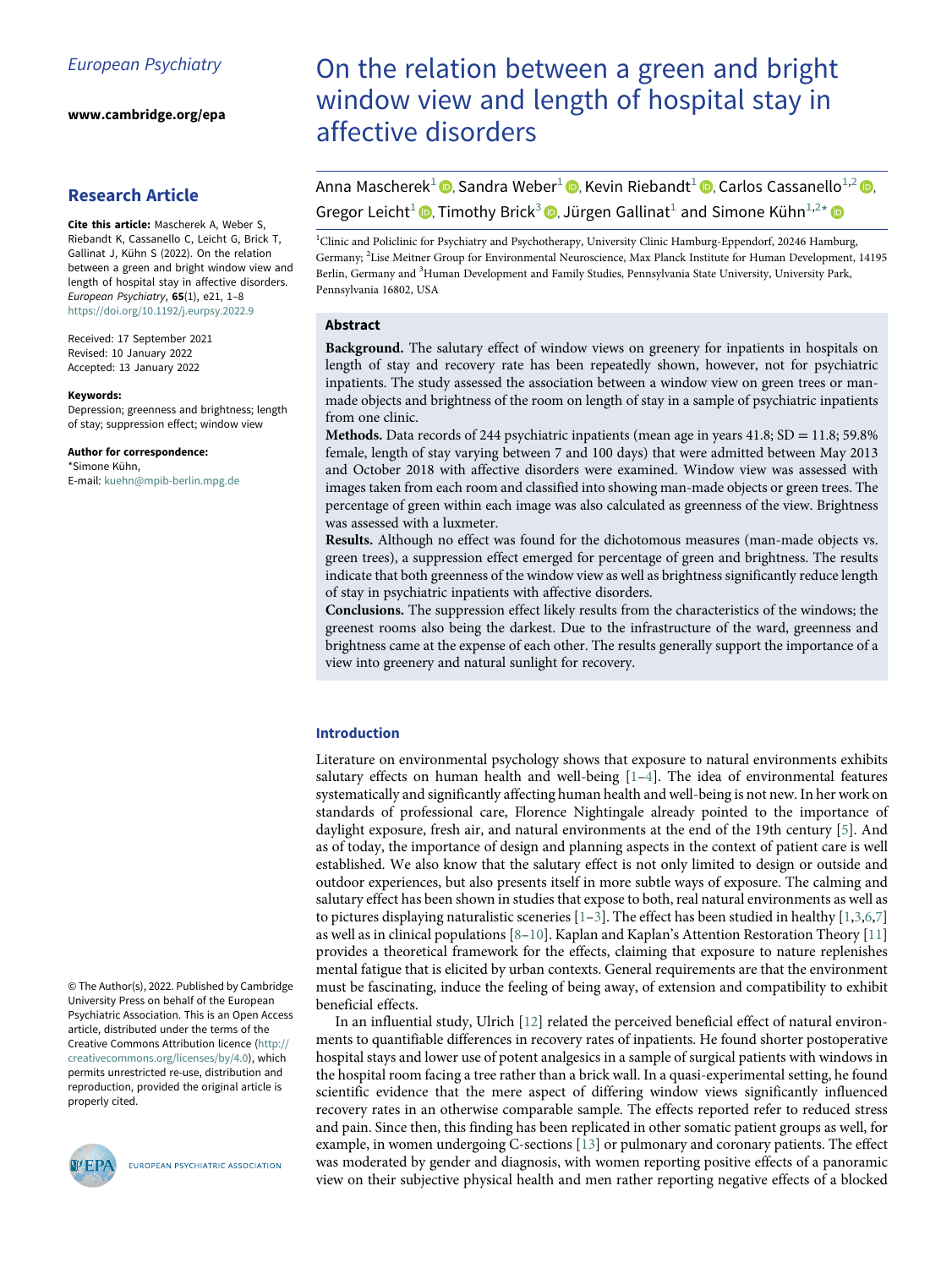view on mental health. The effect also differed between diagnostic groups, with the effect on mental health being more pronounced in pulmonary patients [\[14](#page-6-12)]. Generally, light and nature, even as exposure to artificial environments via virtual reality, have been shown to significantly reduce stress and pain in burn patients, patients undergoing a colonoscopy or heart surgery, and patients with myocardial infarction [\[15](#page-6-13)].

Depression is a highly prevalent mental illness that encompasses symptoms of stress and also pain in some patients. It has been observed that depressive patients benefit from exposure to the natural environment with respect to mood, anxiety, cognition, and attention [[9](#page-6-14),[16](#page-6-15)]. Also, window views opening up to green space or natural environments are associated with lower risks of developing depression and anxiety [[17\]](#page-6-16), indicating that the beneficial effect does not necessarily depend on the physical interaction with nature. This leads to the idea of integrating window views as a simple, yet readily available resource accompanying state-of-the-art treatment of depressive patients to alleviate symptoms. Psychiatric inpatients usually experience longer and often even repeated stays as depression presents as a chronic condition in many individuals. The question of whether different window views exert a measurable effect on length of stay in depressive inpatients is interesting as it would represent a straightforward aspect that could easily be provided for every patient. Ultimately, even affecting length of stay would not only represent an interesting aspect for individual recovery but also from a more economical, public-health-perspective in terms of efficiency, even if the effect for the individual was small. However, to the best of our knowledge, Ulrich's study has not been replicated in a sample of psychiatric patients, although other associations of design characteristics and psychiatric inpatients have been analyzed [[18](#page-6-17)].

Another environmental aspect that has shown to be beneficial for depressive patients is light exposure to bright light (usually around 10000 lux), which is now an established additional procedure in the treatment of seasonal but also nonseasonal affective disorders [[19,](#page-6-18)[20\]](#page-6-19). Exposure to morning sunlight exhibits beneficial effects on bipolar inpatients with respect to length of stay [\[21](#page-6-20)]. Studies found that this effect is caused by bright artificial light as well as by sunlight [[19,](#page-6-18)[22](#page-6-21)[,23](#page-6-22)], hence, suggesting that the effect is rooted in the amount of brightness rather than the exposure to actual sunlight. However, strong evidence for the utility of light therapy to prevent depression is lacking [[24\]](#page-7-0).

The aim of the present study was twofold. First, we wanted to replicate Ulrich's [\[12\]](#page-6-10) findings in a sample of depressive inpatients on a psychiatric ward. Hence, we investigated whether length of stay was impacted by the respective window view in a sample of psychiatric inpatients diagnosed with an affective disorder that was matched according to age range, window view, and time of year to the sample of patients reported by Ulrich [[12\]](#page-6-10). We expected to find shorter periods of stay in patients who were located in rooms with a view onto green nature, most likely trees, instead of the "man-made" surroundings such as parking lots or buildings. Second, our analyses aimed at the notion that light/ brightness exhibits positive effects on depressive patients in addition to the effect of greenness of the window view. We analyzed whether the assessed brightness of the room had an impact on length of stay, expecting greater brightness to be related to shorter stays, and also included a measure of greenness into this second analysis as we expected an additive effect of brightness and greenness.

#### Methods

### Study design and participants

Records of psychiatric inpatients treated for depression on a psychiatric ward of the University Medical Center Hamburg-Eppendorf, Germany, were obtained for the study. The sample consisted of records of patients admitted between May 2013 and October 2018, with length of stay varying between 7 and 100 days. All patients were located in rooms on the third floor of a four-story building of the hospital (see [Figure 1](#page-2-0)). Twelve patient rooms were included in the study, with four of them having an eastern and eight of them having a southern orientation. Room 1 and 10 were excluded because these two rooms had two windows each. Patients who had a room change during their stay were not included. Treatment bias was prevented as the study was retrospective in nature and, hence, staff was not aware of the study. Every room had a window. All double rooms had their own bathroom and almost identical room size, design, and furnishing. Each window was 200 cm high and 200 cm wide with a middle bar of 23 cm. The height from the floor was 65 cm. All patients had an unobstructed window view which differed only by outdoor scenery. The patients were able to independently regulate the heating, tilt the window and draw the curtains. The artificial room lighting consisted of general room lighting and an integrated reading lamp above the bed. The patients could control both as they wished. There was no air conditioning. The rooms with the view on trees had an eastern orientation, the rooms with predominantly facing man-made objects had a southern orientation (see [Figure 1](#page-2-0)). Patients were assigned to rooms mostly as they became vacant, with the exception of acute patients, who typically stay in the rooms close to the nurses' station. To match the sample of the present study as precisely as possible with Ulrich [[12\]](#page-6-10), patients younger than 20 and older than 69 years of age were excluded. Also, only patients hospitalized between May and October were included. Overall, the sample comprised 244 inpatients. Mean age in years was  $41.8$  (SD =  $11.8$ , age range 20–68 years), with 146 individuals (59.8%) being female. All patients were diagnosed with a depressive disorder according to the International Statistical Classification of Diseases and Related Health Problems (ICD-10). The severity of depression was coded according to ICD-10, ranging from a single episode, moderate depressive disorder (F32.1) to recurrent severe major depressive disorder with psychotic symptoms (F33.3). Frequencies of diagnoses are displayed in [Table 1.](#page-2-1) Mean length of stay was 33 days  $(SD = 17.9 \text{ days}, \text{range } 8-92 \text{ days})$ . Patients staying less than 7 days were excluded, because it was assumed that they either suffered from an acute short crisis or were relocated to another ward. Finally, patients who stayed longer than 100 days were excluded, because their stay expands the usual maximal duration of roughly 12 weeks. The study was approved by the local psychological ethics committee of the University Medical Centre Hamburg-Eppendorf (LPEK-0075). Informed consent was not required.

## **Measures**

#### Man-made versus trees classification

To evaluate the content of trees and man-made features in each window view, pictures were rated by a convenience sample of 25 individuals on two dimensions. On one dimension, participants were asked to rate the content of trees on a continuous scale between "0" and "100." The second dimension required a rating on the same scale with respect to man-made elements. Mean ratings across all participants were calculated. Ratings were then used to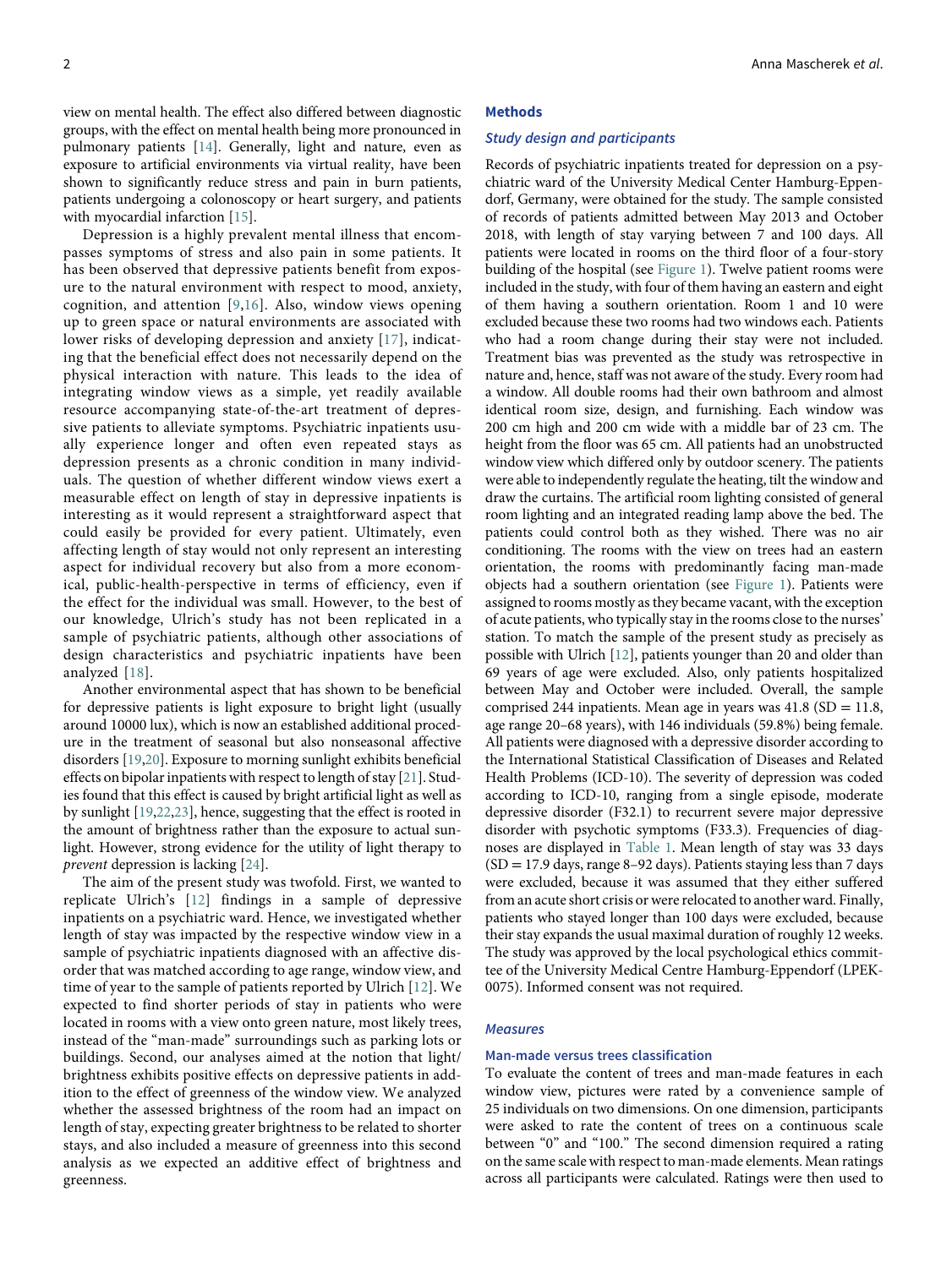<span id="page-2-0"></span>

Figure 1. Location of the enclosed patient rooms and their distance from the nurses' station (NS). (A) The window view from rooms 11/12. (B) The window view from rooms 8/9. Rooms 11–14 have an eastern orientation with a view of nature. Rooms 2–9 have a southern exposure with a man-made view.

|  | Table 1. Frequencies of diagnoses according to ICD-10 and means and standard deviation for brightness and ratio of green pixel. |  |
|--|---------------------------------------------------------------------------------------------------------------------------------|--|
|--|---------------------------------------------------------------------------------------------------------------------------------|--|

| Variable                                                                             | Number (%) | Mean $\pm$ standard deviation |                  |
|--------------------------------------------------------------------------------------|------------|-------------------------------|------------------|
| Diagnosis according to ICD-10                                                        |            |                               |                  |
| Major depressive disorder, single episode, moderate (F32.1)                          | 13(5.3)    |                               |                  |
| Major depressive disorder, single episode, severe without psychotic features (F32.2) | 72 (29.5)  |                               |                  |
| Major depressive disorder, single episode, severe with psychotic features (F32.3)    | 7(2.9)     |                               |                  |
| Major depressive disorder, recurrent, moderate (F33.1)                               | 4(1.6)     |                               |                  |
| Major depressive disorder, recurrent, severe without psychotic features (F33.2)      | 133(54.5)  |                               |                  |
| Major depressive disorder, recurrent, severe with psychotic features (F33.3)         | 15(6.1)    |                               |                  |
|                                                                                      |            | Man-made                      | Tree             |
| Green pixel density*                                                                 |            | $0.216 \pm 0.08$              | $0.401 \pm 0.08$ |
| Brightness in lux                                                                    |            | $22117 + 2757$                | $1719 + 376$     |

<span id="page-2-2"></span><span id="page-2-1"></span>Note: In our analyses, we chose major depressive disorder, recurrent, severe without psychotic features as our reference category as it represented the largest group. \*Numbers for ratio of green pixel represent relative frequencies.

assign the window views to either the "tree" category or the "manmade" category. Eight window views were categorized as "manmade" and four as "trees." Typical pictures of windows displaying views on man-made objects as well as of trees are shown in [Figure 1.](#page-2-0) Window views classified as "tree" exhibited predominantly a view

on treetops with foliage. The "man-made" views were characterized by views of parking lots and adjacent buildings. The trees in the tree images were located directly in front of the window, hence, blocking the full view of objects further away. The distance between the window sill and the first object outside was larger in the views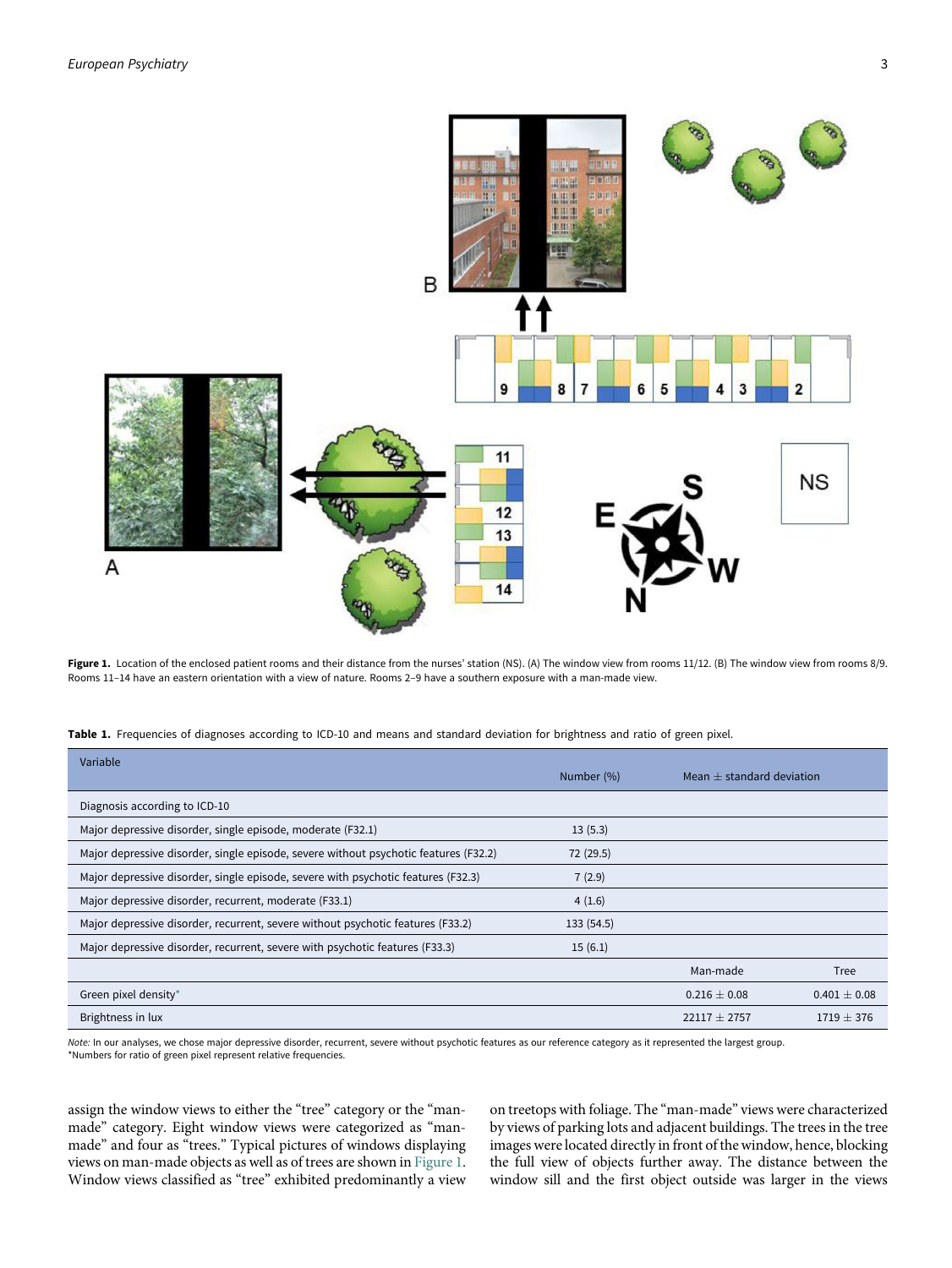characterized as "man-made," allowing a view into the open. Although not formally measured, the difference in the openness of the view was persistent between the categories.

#### **Brightness**

We assessed brightness with a luxmeter from Dr. Meter (LX1330B). For this purpose, three measuring points were defined in the patient rooms, which had a distance of 1 m starting from the window going straight back into the room. We measured 1 m above the floor. Additional measurements were also taken to determine the brightest point in each room. This point varied in the different rooms. All measurements were carried out on September 16, 2020, between 11 and 11:30 a.m. We use the measurement of the brightest point in each room in our analyses.

# Ratio of green pixels

In addition to the dichotomous categories of man-made objects versus trees, we assessed the ratio of green pixels in the photographs as a more quantifiable measure of green. Pictures of each window view were taken by a professional photographer in June 2019 between 10 and 11 a.m. with the automatic camera setting of an Iphone11 ProMax. The photos were cropped with an image processing program (Adobe Photoshop CS3, Version 10.0) to a pixel size of 2362  $\times$  2362 px. Images were taken (and then adjusted as needed) so that the window in each photo spanned an identical number of pixels in the photo. Because the windows in all rooms were the same size, each pixel on any image represents the same amount of total window space. No color optimization was applied. The number of green pixels was then determined, as well as the green ratio for each photo. We applied Python programming language and the CV2 function library from the OpenCV package. All pixels of each image were examined individually. We then decided whether they were within the corresponding range of the HSV color space, which represents green (starting at  $H = 66^{\circ}$ ,  $S = 23.53\%$ ,  $V = 23.53\%$  and ending at  $H = 160^{\circ}$ ,  $S = 100\%$ ,  $V = 100\%$ ). In CV2, this corresponds to the limits ranging from [33,60,60] to [80,255,255]. The percentage of green was estimated for each image (mean for green ratio:  $m = 26\%$ , standard deviation  $= 12$ , ranging from 9 to 54% coverage). This percentage represents the total proportion of the image in terms of the color green, so it corresponds to the tree canopy. All remaining pixels not covered by this area represent colors that are not green according to the specified range of the HSV color space (see Supplementary Material for example images of our classification).

# Data analysis

<span id="page-3-4"></span><span id="page-3-3"></span><span id="page-3-2"></span><span id="page-3-1"></span><span id="page-3-0"></span>We analyzed the data in a multiple linear regression framework using SPSS, version 26. We also analyzed our data within a time-toevent framework due to the structure of the data. Since the results were the same, we decided to report the results from the regression analyses as this is a more common notation in the field. A brief description of the time-to-event analyses is provided in the Supplementary Material. To assess the potential impact of window view over and above standard demographic variables, we entered sex, age, and diagnosis as predictor variables in a first step. Diagnoses were added as dummy-coded variables with recurrent depressive disorder, current episode severe without psychotic symptoms as reference. We chose this as a reference because it was the largest group in our sample and is commonly the most prevalent diagnosis for affective disorders on psychiatric wards. Data on smoking status and weight were taken into account in the study by Ulrich [\[12](#page-6-10)],

however, were not available for the present sample. The variables man-made versus trees, brightness, and ratio of green pixels were then administered as variables of interest in two separate analyses. The first analysis only contained man-made versus trees to replicate Ulrich [\[12](#page-6-10)]. In the second analysis, brightness and ratio of green pixels were entered as the variables of interest.

# Results

Window view categories were correlated with the ratio of green pixels. A significant difference on mean level emerged for the window views ( $t_{(242)} = 15.63$ ,  $p < 0.001$ , Cohen's  $d = 2.16$ ), with the tree-view exhibiting a larger proportion of green pixels as expected (see [Table 1\)](#page-2-1). Surprisingly, significant differences in brightness between rooms with a tree-view and rooms with a view onto man-made objects emerged ( $t_{(197)} = -96.7$ ,  $p < 0.001$ , Cohen's  $d = 8.6$ ; [Table 1](#page-2-1)), with man-made objects exhibiting higher brightness.

## Length of stay and window views

First, we analyzed whether length of stay differed as a function of window view. Parameter estimates are displayed in [Table 2.](#page-3-0) Results show that differences in diagnoses were only significant for recurrent depressive disorders as well as the current episode severe with psychotic symptoms. Although this could be predicted from the nature of the disorder, one has to consider that lack of significance might also reflect a lack of power due to the small size of the subgroups. Age and sex did not exhibit a significant effect. There were no significant interaction terms between sex and diagnosis. For our main variables of interest, we found an unexpected trend

Table 2. Standardized parameter estimates for length of stay in linear regression models.

|                                         | Unstandardized coefficients (standard error) |                   |                   |  |  |  |
|-----------------------------------------|----------------------------------------------|-------------------|-------------------|--|--|--|
|                                         | <b>Tree</b>                                  | <b>Brightness</b> |                   |  |  |  |
| Variable                                | versus<br>man-made                           | Model I           | Model II          |  |  |  |
| Age in years                            | 0.024(0.097)                                 | $-0.002(0.098)$   | 0.009(0.97)       |  |  |  |
| $Sex^a$                                 | 0.83(2.3)                                    | 0.90(2.3)         | 0.831(2.3)        |  |  |  |
| Diagnosis <sup>b</sup>                  |                                              |                   |                   |  |  |  |
| F32.1                                   | $-8.4(5.1)$                                  | $-8.86(5.2)$      | $-7.68(5.1)$      |  |  |  |
| F32.2                                   | $-0.05(2.6)$                                 | 0.012(2.6)        | $-0.17(2.6)$      |  |  |  |
| F32.3                                   | $-7.6(6.9)$                                  | $-8.15(6.9)$      | $-6.43(6.9)$      |  |  |  |
| F33.1                                   | $-10.6(9.0)$                                 | $-11.91(9.0)$     | $-10.15(9.0)$     |  |  |  |
| F33.3                                   | $-10.2$ (4.8)                                | $10.5^*$ (4.8)    | $10.1^*$ (4.8)    |  |  |  |
| Environmental variables                 |                                              |                   |                   |  |  |  |
| Tree versus<br>$m$ an-made <sup>c</sup> | $-4.5(2.6)$                                  |                   |                   |  |  |  |
| Ratio of green pixel                    |                                              | $-0.001(0.002)$   | $-0.008*$ (0.004) |  |  |  |
| <b>Brightness</b>                       |                                              |                   | $-0.460*(0.2)$    |  |  |  |
|                                         |                                              |                   |                   |  |  |  |

Abbreviation: CI, confidence interval.

 $*_{D}$  < 0.05.

<sup>a</sup>With category "female" as reference.

<sup>b</sup>Diagnoses are entered as dummy-coded variables. We chose major depressive disorder, recurrent, severe without psychotic features (F33.2) as our reference category as it

represented the largest group.

'With category "tree" as reference.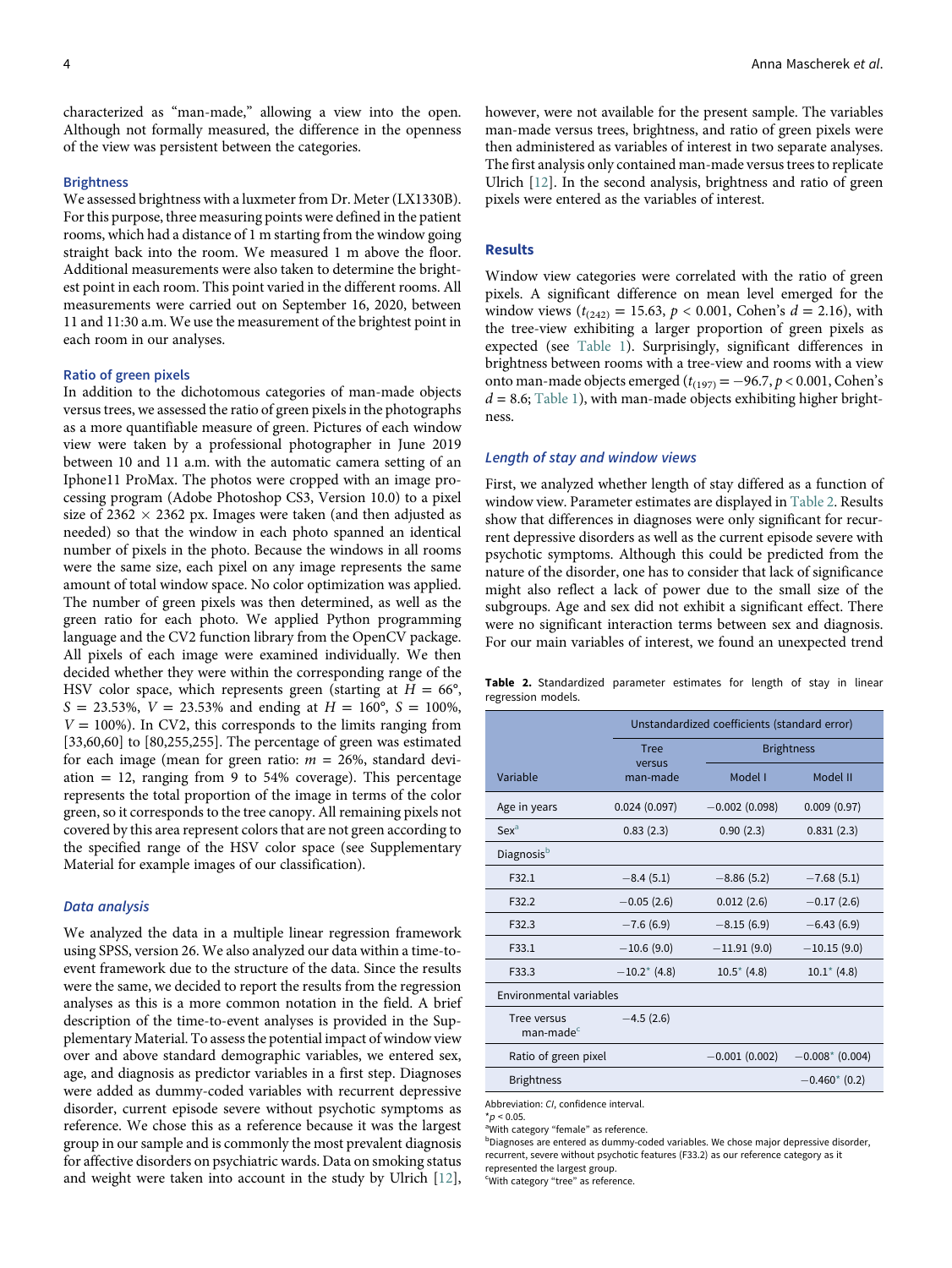(on  $p = 0.09$ ) toward a shorter stay of patients with window view toward man-made objects. Cohen's  $f^2$  of 0.012 pointed to a small effect.

# Length of stay and brightness

In our second analysis, we analyzed the potential effect of brightness on length of stay. The same covariates as in our first analysis were added. We replaced the categorical classification of the window views with a continuous covariate given by the ratio of green pixel in the image taken from the window view to account for the categories man-made versus trees. Greenness did not exhibit any significant effect ( $\beta = -0.019$ ,  $p = 0.77$ ). However, upon adding brightness as a variable of interest in this analysis, we found an unexpected significant effect for both brightness and ratio of green pixels, which indicates a suppression effect. The suppression effect suggests that both, greenness and brightness contribute significantly. The suppression effect likely results from the characteristics of the windows in our study. Specifically, the greenest rooms were often the darkest because the windows sit in the shadow of the trees; by contrast, the brightest rooms (where fewest trees obstruct the light) had the least green. This tradeoff can be seen in the examples in [Figure 2.](#page-4-0) The effects of high greenness are reduced by the effects of low brightness and vice versa, although when both are included, the model contains enough variability to separate their individual effects. There was no significant interaction between greenness and brightness. Both parameters (brightness:  $\beta = -0.24$ ,  $p = 0.020$  and ratio of green pixels  $\beta = -0.20$ ,  $p = 0.046$ ) exhibited a significant negative effect on length of stay, indicating that brightness as well as greenness reduced the length of stay in psychiatric inpatients with affective disorders. The results in our sample for the effect of greenness read as follows: one standard deviation increase in greenness corresponded to  $-0.2$  standard deviation decrease in

length of stay, holding brightness constant; similarly, one standard deviation increase in brightness corresponded to  $-0.24$  standard deviation decrease in length of stay, holding greenness constant.

# **Discussion**

In this article, we first aimed at replicating the relation between length of stay and window view (man-made vs. trees) from Ulrich's [[12\]](#page-6-10) seminal work in a sample of psychiatric inpatients. Psychiatric samples represent a group of individuals often experiencing longer and repeated stays, making it especially interesting to learn about their potential reactions to respective window views. Second, we analyzed the potential effect of room brightness on length of stay as exposure to light has been found to exhibit salutary effects in patients with affective disorders. We will discuss our findings in what follows.

# Window view

We found no significant effect for the different window views consisting mostly of trees or of man-made objects, that is, parking lot and adjacent buildings. Hence, we could not replicate the findings of Ulrich [\[12](#page-6-10)]. Three possibilities present themselves as reasons for this lack of replication. One explanation might simply be a limitation of power, although this seems unlikely given that our sample was almost 10 times the size of the sample in Ulrich's [\[12](#page-6-10)] study. Second, it is possible that our experimental setup was sufficiently different: it is possible that psychiatric patients are less receptive to the effects of their surroundings, or that because our sample was not bedridden and actual time spent in the room or even in bed could not be controlled for in our analyses, participants might simply have had too little exposure to the view. However,

<span id="page-4-0"></span>

Figure 2. Scatterplot of the distribution of brightness and greenness across window views. Brightness is measured in lux, ratio of green pixels is displayed in relative frequencies.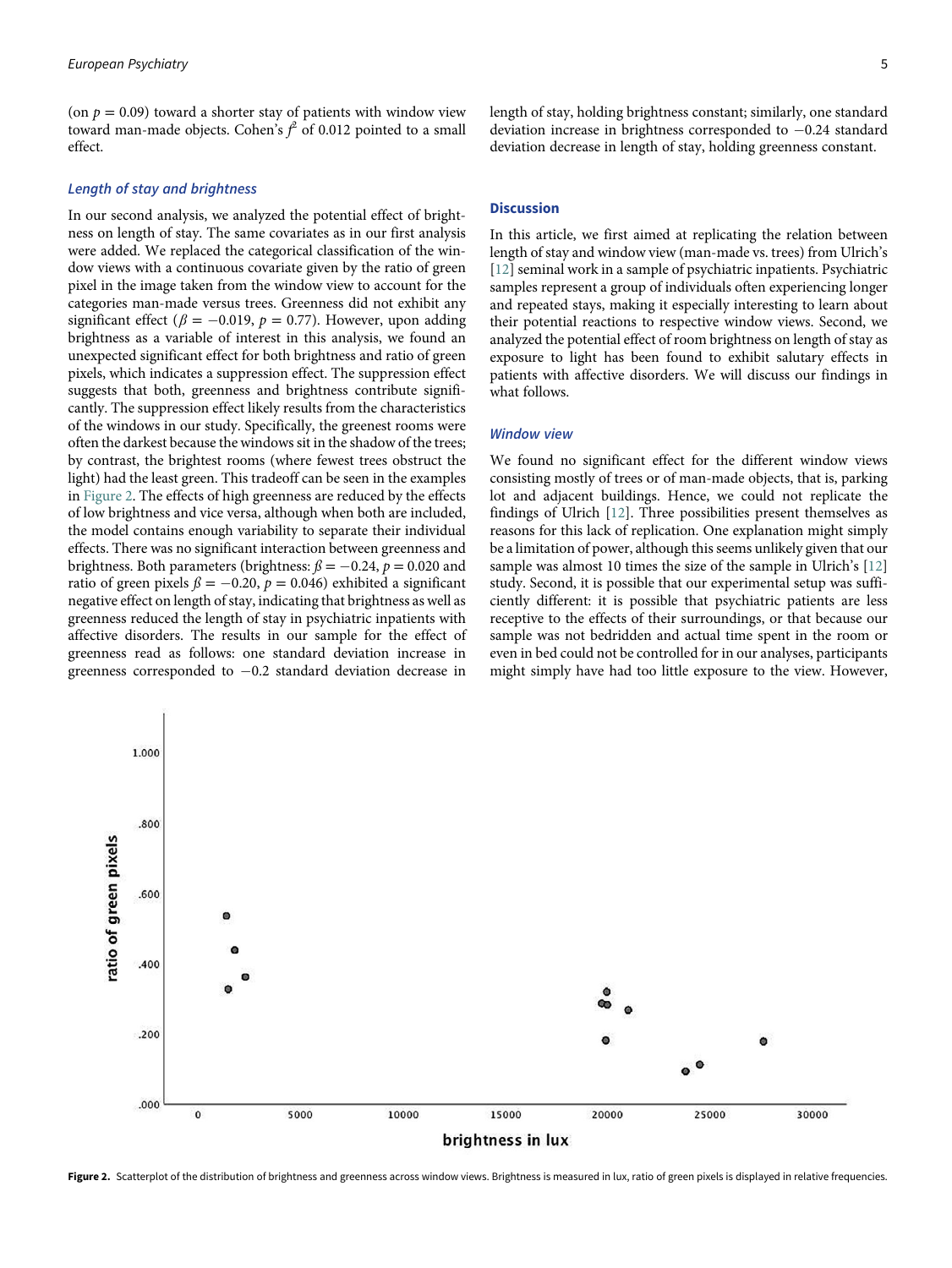both of these possibilities are somewhat unsatisfying, although future work should still address them. In particular, these are undermined by the nonsignificant trend toward shorter periods of stay in patients looking out on man-made objects. This trend directly contradicts Ulrich's finding at first glance.

We propose a more nuanced view. Indeed, a recent review by Barnes et al. [[25\]](#page-7-1) identified a variety of features contributing to the effects of green spaces, indicating that green does not equal green at all times. They reviewed the "nature of the nature" in 30 studies reporting beneficial effects on mental health and well-being. They generally criticize the level of detail as not satisfactory, point out, however, that "beneficial nature" contained greenery, trails, and water. The authors conclude that in order to really extract the features of natural environment that are beneficial, much more attention has to be paid to (the description of) details. Man-made objects, for example, are not per se detrimental; and size of a park is not per se beneficial; it rather seems to depend on the mix of specific environmental features. In the study by Ulrich [\[12](#page-6-10)], windows in the manmade condition faced a rather solid brick wall, while those in the nature condition viewed open greenery. This suggests that Ulrich's conditions confounded several constructs; natural views contained nature, but also brightness, greenness, and expanded space perception, while man-made views contained none of those. It has been repeatedly found that both the exposure to light as well as to natural environment exerts beneficial effects on patients with affective disorder [\[21](#page-6-20)[,22,](#page-6-21)[26,](#page-7-0)[27\]](#page-7-1); expanded space perception has also been found to exert its own effect on health and impulsivity [\[28](#page-7-0)].

Looking closely at the specific pictures and features of the view in our sample, we found that the view toward man-made structures was often accompanied by greater brightness, albeit low levels of greenness. By contrast, all trees were rather close to the window and covered with lush summer foliage. As a result, views containing the natural scene of a tree in front of the building were highly green but also turned out to be the darkest rooms because the vegetation prevented the daylight from illuminating the room. Our results suggest that rooms with windows facing trees had reduced brightness and vice versa, leading to a less clear differentiation of more and less salutary influences. To disentangle these effects and to potentially replicate the finding from Ulrich's study, window views that are both green and bright, as well as window views that contain man-made features and are dark would be needed. Our second analysis was able to shed some extra light on the results of the window view effects.

In our second step, we analyzed the potential effect of brightness in the room on length of stay. Using the ratio of greenness as the only predictor, no significant effect emerged. However, when brightness was added as an extra predictor, both variables exhibited a significant effect, with both brightness and green being associated with shorter periods of stay. Statistically, our results describe a suppression effect. Here, the suppression is a side-effect of the negative correlation between green and brightness in our sample. The brightest rooms were also the rooms with the least exposure to green, and so the positive effect of increased brightness in a room was reduced by the negative effect of lower greenness. Both variables appear to have true effects on length of stay; the suppression effect makes it difficult to statistically discern the effects of either one without controlling for the effect of the other.

Our data suggest that both brightness and greenness exhibit a positive effect on the recovery of inpatients with affective disorders. It has been shown that the positive effect of brightness on depression is true for sunlight as well as artificial light [[19,](#page-6-18)[21,](#page-6-20)[22](#page-6-21)[,29](#page-7-1)]. It remains an interesting open question, whether the combination of artificial bright light in rooms with a view on trees would have exerted the most beneficial effect on length of stay in our sample. The question remains whether the darkness from the foliage could be compensated by artificial light. This would point toward a true effect of physical light and not an effect of perceived darkness/ brightness of a room or the limitations of space perception evoked by the foliage. Also, it remains an open, yet interesting question, whether the effect of artificial greenness might be able to compensate man-made objects in individuals with affective disorders. We assessed brightness at around autumnal equinox as a proxy for brightness covering the whole time span of our study. A further question remaining is whether the effects found in the present study might even be more pronounced around solstice, that is, when days are longer. Future studies should take this into consideration. Another aspect that would be interesting to assess is the inclusion of the unobstructed view of the sky and thus the consideration of the proportion of blue pixels in the images.

Another interesting point that goes widely unnoticed is whether or not the characteristics of the window view also exert their influence by night. We are not aware of any study systematically assessing the potential effect of window view by night. However, studies exist that point to a general association between depression and artificial night light (e.g., [\[30](#page-7-0)[,31](#page-7-1)]), hence, we consider that an interesting aspect. This might be especially interesting in a sample of psychiatric inpatients, who might be often suffering from insomnia. It is plausible to assume that other characteristics such as lighting, noise, or temperature might be more important at night than the actual view. This opens up an area of questions worthwhile to be addressed.

Concerning the size of the effect in our study, an increase of 1000 lux was associated with a decrease of roughly half a day's stay, although presenting a rather broad confidence interval with estimates ranging between an unstandardized coefficient of  $b = -0.85$  at the lower bound and  $b = -0.07$  at the upper bound. As admission and discharge were not assessed in terms of the time of day, but only as date, some additional imprecision is inherent to our dependent variable. The same precaution applies to interpreting the effect of green pixels. Translated into a reduction of time spent on the ward, our analysis shows that an increase of 1000 green pixels was associated with a decrease of 0.008 days. Although we caution the reader against using these numbers as precise estimates in practical settings, these analyses suggest that both natural environment exposure and sufficient illumination of patient rooms must be considered when conceptualizing patient wards as they exert salutary effects on inpatients and might ultimately even be translated into economic benefit. The small numbers for each patient might mask the implications the results could exert if integrated systematically and comprehensively in patient care. As depressive inpatients cause millions of days spent in hospitals, even a reduction of a fraction of a day in every patient would sum up to a substantial amount of money and time saved on societal level. However, we are eager to stress that our results may serve as a hint toward the relevance of window view in psychiatric inpatients, but may not be taken as a calculation basis for actually estimating costs or time saved.

The current study has some limitations. In our study setting, exposure to green environments came at the expense of brightness and vice versa. Future studies should ideally analyze these effects in a design where the predictors are not inversely related to assess potential additive effects as well. Variables and important covariates that are known to influence treatment success and therefore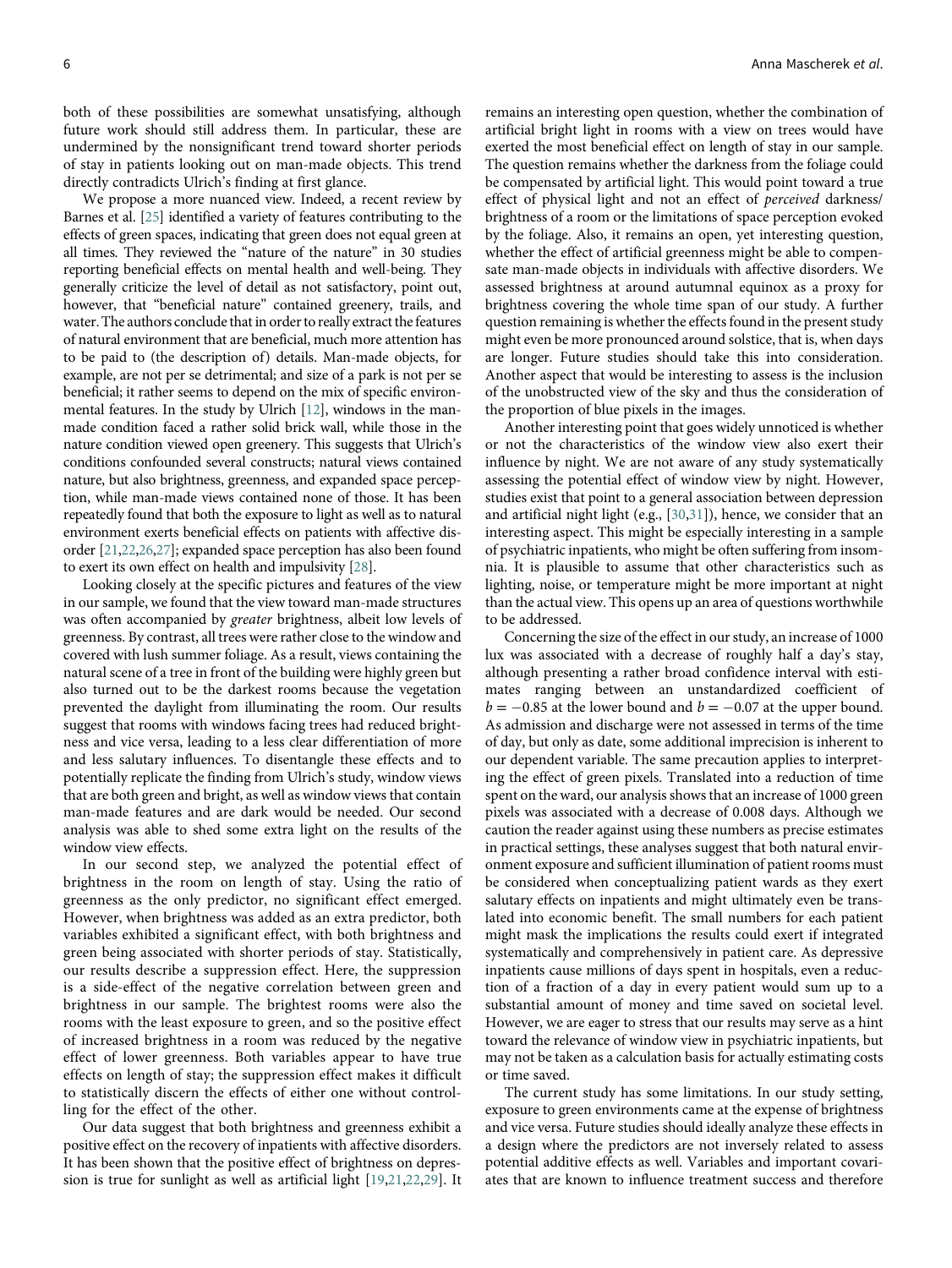<span id="page-6-8"></span><span id="page-6-7"></span><span id="page-6-5"></span><span id="page-6-2"></span>length of stay, such as status of repeated hospitalization or not, smoking habits, general health status, comorbidities, treatment, or socioeconomic status were neither available nor included. This is due to the fact that our data were made available from the hospital administration, where only data encoding the general treatment conditions are assessed. Future studies should ensure a more detailed characterization of the sample to further assess the relevance of the present results. This is true for the additional basic sociodemographic variables referred to above, but also for selfreported data on, for example, mood, stress, or other symptoms relevant in affective disorders. Furthermore, this study took place on a psychiatric ward where patients were supposed to be in bed only during the night. Any potentially confounding effect of actual time of exposure to both brightness of the room and view remains uncontrolled in the present study. This is in contrast to Ulrich's study [\[12](#page-6-10)], since he assessed surgical patients after cholecystectomy, who presumably required bed rest. The limited number of rooms poses another constraint, although this shortcoming is not unique to our study, since rooms in wards and hospitals are naturally restricted. Also, the suppression effect found in the present study deserves further studying in order to understand its mechanisms and driving forces. It remains an open question, whether the distance between the window sill and tree/man-made object had a confounding effect. This could not be entangled with the data of the present study, as distances were systematically shorter in the tree window views and larger in the man-made object window views. However, this aspect should be considered in future studies.

<span id="page-6-14"></span><span id="page-6-10"></span><span id="page-6-9"></span><span id="page-6-6"></span>To summarize, our results suggest that for patients with affective disorders, not only the window view of a natural scenery exerts a salutary effect but also accommodation in a bright room is important. Further research is needed to further examine this finding.

<span id="page-6-11"></span>Supplementary Materials. To view supplementary material for this article, please visit [http://doi.org/10.1192/j.eurpsy.2022.9.](http://doi.org/10.1192/j.eurpsy.2022.9)

<span id="page-6-12"></span>Data Availability Statement. The data are available from S.K. upon request.

<span id="page-6-13"></span>Author Contributions. Conceptualization: J.G., S.K.; Data curation: S.W., K.R.; Formal analysis: A.M., K.R., C.C., T.B.; Investigation: G.L.; Methodology: J.G., S.K.; Supervision: S.K.; Writing—original draft: A.M., S.W., K.R., C.C. T.B., J.G., S.K.; Writing—review and editing: S.W., G.L.

<span id="page-6-16"></span><span id="page-6-15"></span>Funding Statement. This research received no specific grant from any funding agency, commercial, or not-for-profit sectors.

<span id="page-6-17"></span>Conflicts of Interest. The authors declare none.

# <span id="page-6-18"></span><span id="page-6-0"></span>References

- <span id="page-6-19"></span>[1] McMahan EA, Estes D. The effect of contact with natural environments on positive and negative affect: a meta-analysis. J Posit Psychol. 2015;10(6): 507–19.
- <span id="page-6-20"></span>[2] Jo H, Song C, Miyazaki Y. Physiological benefits of viewing nature: a systematic review of indoor experiments. Int J Environ Res Public Health. 2019;16(23):4739.
- <span id="page-6-21"></span><span id="page-6-3"></span>[3] Bowler DE, Buyung-Ali LM, Knight TM, Pullin AS. A systematic review of evidence for the added benefits to health of exposure to natural environments. BMC Public Health. 2010;10:456.
- <span id="page-6-1"></span>[4] Hartig T, Mitchell R, de Vries S, Frumkin H. Nature and health. Annu Rev Public Health. 2014;35(1):207–28.
- <span id="page-6-22"></span><span id="page-6-4"></span>[5] Hegge M. Nightingale's environmental theory. Nurs Sci Q. 2013;26(3): 211–9.
- Ohly H, White MP, Wheeler BW, Bethel A, Ukoumunne OC, Nikolaou V, et al. Attention restoration theory: a systematic review of the attention

restoration potential of exposure to natural environments. J Toxicol Environ Health B Crit Rev. 2016;19(7):305–43.

- Stevenson MP, Schilhab T, Bentsen P. Attention restoration theory II: a systematic review to clarify attention processes affected by exposure to natural environments. J Toxicol Environ Health B Crit Rev. 2018;21(4): 227–68.
- [8] Gascon M, Triguero-Mas M, Martínez D, Dadvand P, Forns J, Plasència A, et al. Mental health benefits of long-term exposure to residential green and blue spaces: a systematic review. Int J Environ Res Public Health. 2015; 12(4):4354–79.
- [9] Gascon M, Sánchez-Benavides G, Dadvand P, Martínez D, Gramunt N, Gotsens X, et al. Long-term exposure to residential green and blue spaces and anxiety and depression in adults: a cross-sectional study. Environ Res. 2018;162:231–9.
- [10] Annerstedt M, Währborg P. Nature-assisted therapy: systematic review of controlled and observational studies. Scand J Public Health. 2011;39(4): 371–88.
- [11] Kaplan R, Kaplan S. The experience of nature. A psychological perspective. New York: Cambridge University Press; 1989.
- [12] Ulrich RS. View through a window may influence recovery from surgery. Science. 1984;224(4647):420–1.
- [13] Wang CH, Kuo NW, Anthony K. Impact of window views on recovery-an example of post-cesarean section women. Int J Qual Health Care. 2019; 31(10):798–803.
- [14] Raanaas RK, Patil GG, Hartig T. Health benefits of a view of nature through the window: a quasi-experimental study of patients in a residential rehabilitation center. Clin Rehabil. 2012;26(1):21–32.
- [15] Malenbaum S, Keefe FJ, Williams ACdC, Ulrich R, Somers TJ. Pain in its environmental context: implications for designing environments to enhance pain control. Pain. 2008;134(3):241–4.
- [16] Berman MG, Kross E, Krpan KM, Askren MK, Burson A, Deldin PJ, et al. Interacting with nature improves cognition and affect for individuals with depression. J Affect Disord. 2012;140(3):300–5.
- [17] Braçe O, Garrido-Cumbrera M, Foley R, Correa-Fernández J, Suárez-Cáceres G, Lafortezza R. Is a view of green spaces from home associated with a lower risk of anxiety and depression? Int J Environ Res Public Health. 2020;17(19):7014.
- [18] Ulrich RS, Bogren L, Gardiner SK, Lundin S. Psychiatric ward design can reduce aggressive behavior. J Environ Psychol. 2018;57:53–66.
- [19] Pjrek E, Friedrich ME, Cambioli L, Dold M, Jager F, Komorowski A, et al. The efficacy of light therapy in the treatment of seasonal affective disorder: a meta-analysis of randomized controlled trials. Psychother Psychosom. 2020;89(1):17–24.
- [20] Tao L, Jiang R, Zhang K, Qian Z, Chen P, Lv Y, et al. Light therapy in nonseasonal depression: an update meta-analysis. Psychiatry Res. 2020;291: 113247.
- [21] Benedetti F, Colombo C, Barbini B, Campori E, Smeraldi E. Morning sunlight reduces length of hospitalization in bipolar depression. J Affect Disord. 2001;62(3):221–3.
- [22] Beauchemin KM, Hays P. Sunny hospital rooms expedite recovery from severe and refractory depressions. J Affect Disord. 1996;40(1):49–51.
- [23] Martiny K. Adjunctive bright light in non-seasonal major depression. Acta Psychiatr Scand Suppl. 2004;110(425):7–28.
- [24] Nussbaumer B, Kaminski-Hartenthaler A, Forneris CA, Morgan LC, Sonis JH, Gaynes BN, et al. Light therapy for preventing seasonal affective disorder. Cochrane Database Syst Rev. 2015;11:CD011269.
- [25] Barnes MR, Donahue ML, Keeler BL, Shorb CM, Mohtadi TZ, Shelby LJ. Characterizing nature and participant experience in studies of nature exposure for positive mental health: an integrative review. Front Psychol. 2019;9:2617.
- [26] Benedetti F, Colombo C, Pontiggia A, Bernasconi A, Florita M, Smeraldi E. Morning light treatment hastens the antidepressant effect of citalopram: a placebo-controlled trial. J Clin Psychiatry. 2003;64(6):648–53.
- [27] Beute F, de Kort YAW. The natural context of wellbeing: ecological momentary assessment of the influence of nature and daylight on affect and stress for individuals with depression levels varying from none to clinical. Health Place. 2018;49:7–18.